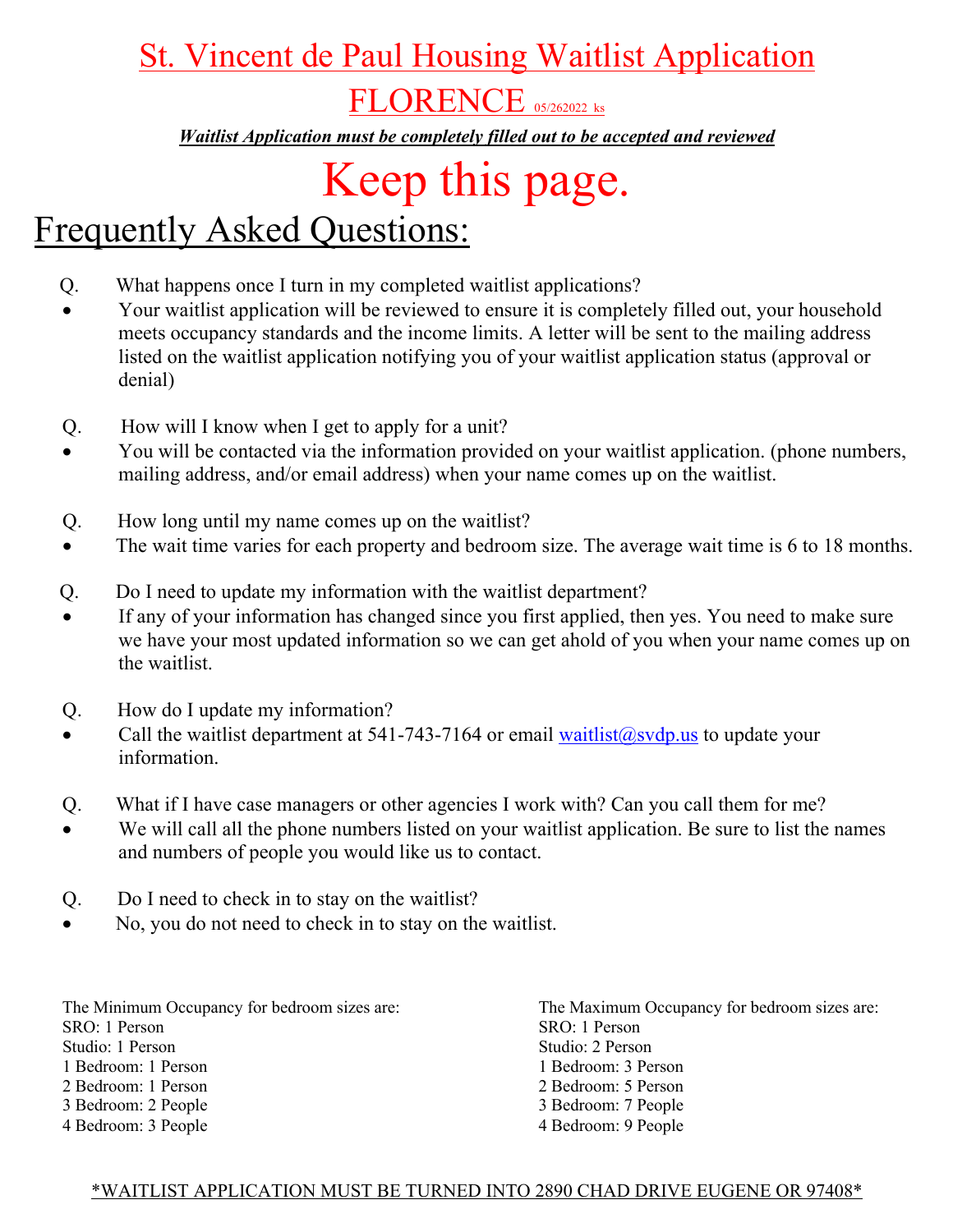*Waitlist Application must be completely filled out to be accepted and reviewed* 

# This page is intentionally left blank

\*WAITLIST APPLICATION MUST BE TURNED INTO 2890 CHAD DRIVE EUGENE OR 97408\*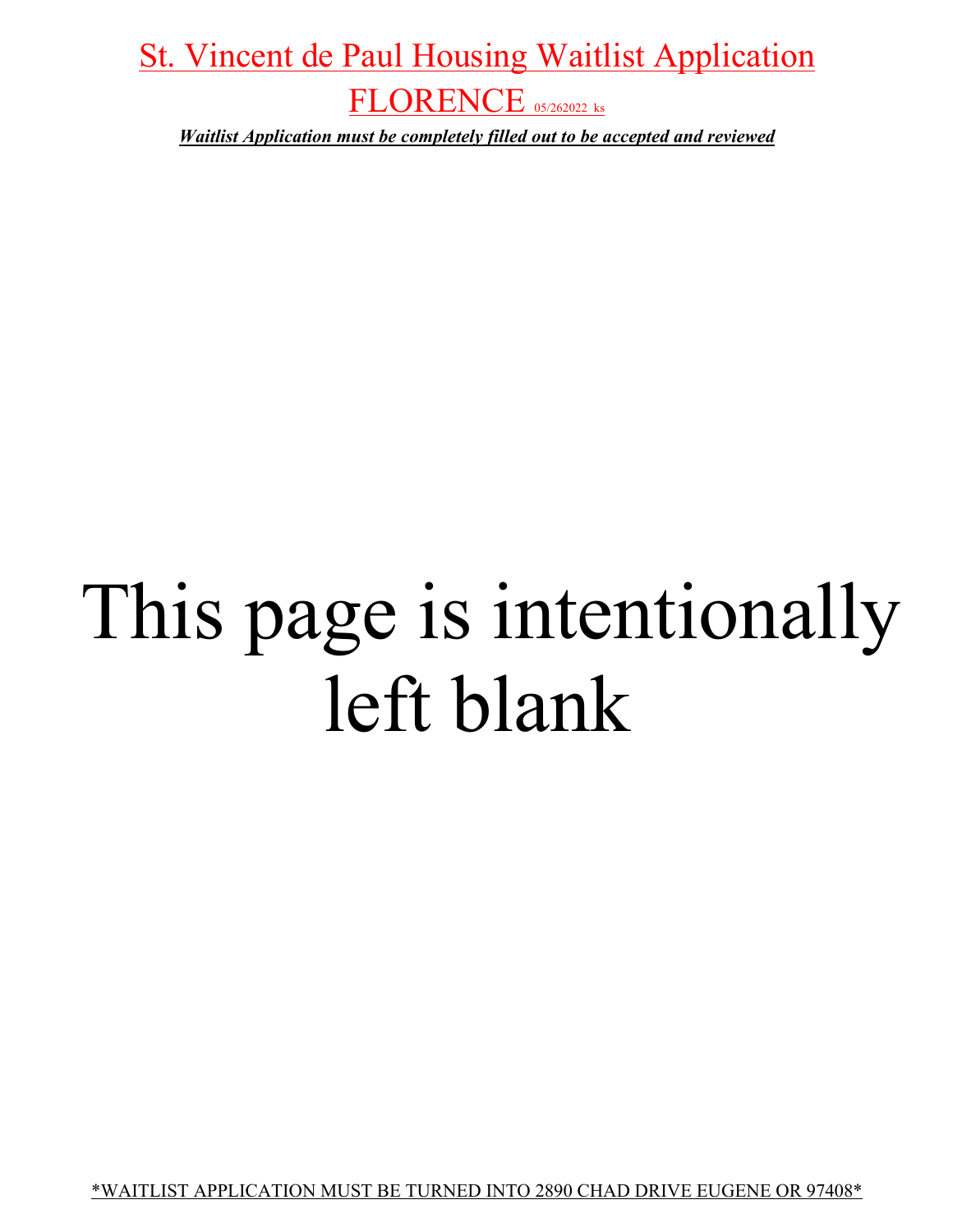#### *Waitlist Application must be completely filled out to be accepted and reviewed*

The Minimum Occupancy for bedroom sizes are: The Maximum Occupancy for bedroom sizes are: SRO: 1 Person SRO: 1 Person SRO: 1 Person SRO: 1 Person SRO: 1 Person SRO: 1 Person SRO: 1 Person SRO: 1 Person SRO: 1 Person SRO: 1 Person SRO: 1 Person SRO: 1 Person SRO: 1 Person SRO: 1 Person SRO: 1 Person SRO: 1 Perso Studio: 1 Person Studio: 2 Person 1 Bedroom: 1 Person 1 Bedroom: 3 Person 2 Bedroom: 1 Person 2 Bedroom: 5 Person 3 Bedroom: 2 People 3 Bedroom: 7 People 4 Bedroom: 3 People 4 Bedroom: 9 People

Please mark the box next to the properties and bedroom sizes you are interested in. If you do not see the property or bedroom size you want, that waitlist is not open at this time.

| <b>PROPERTY INFO</b><br>Rents are subject to change               | <b>BEDROOM</b><br><b>SIZE</b> | Mark an 'X' by<br>the one(s) you<br>choose | How many waitlist apps<br>are we accepting? | <b>OFFICE</b><br><b>USE</b> |
|-------------------------------------------------------------------|-------------------------------|--------------------------------------------|---------------------------------------------|-----------------------------|
|                                                                   | <b>FLORENCE</b>               |                                            |                                             | <b>ONLY</b>                 |
| \$519<br>Oak Terrace<br>2350-2490 Oak Street<br>Florence OR 97439 | $\overline{\mathcal{L}}$      |                                            | 37                                          | Approved<br>Denied          |
| \$591<br>Oak Terrace<br>2350-2490 Oak Street<br>Florence OR 97439 | 3                             |                                            | 39                                          | Approved<br>Denied          |

\*=Tenant pays all utilities (Water, Sewer, Gas (if applicable), Garbage and Electric)

No\* = Tenant pays Electric and Gas (if applicable)

**Waitlists have maximum capacity limits; applications received after capacity is reached will be rejected and denied.** 

**Waitlist applications are evaluated for list capacity, completeness, occupancy, student status and income.**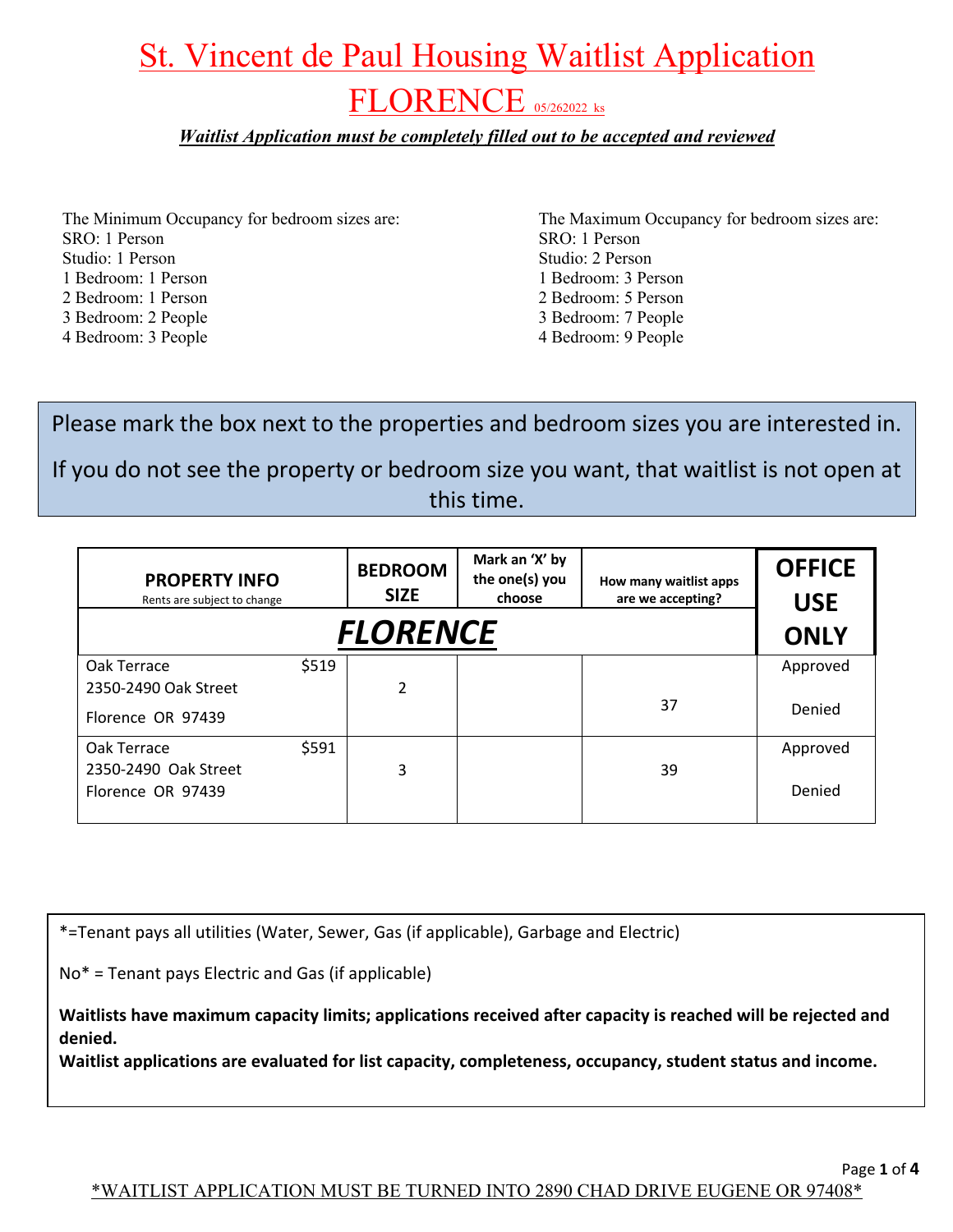#### *Waitlist Application must be completely filled out to be accepted and reviewed*

|    |                                                                                                                                                                         | First |                                         | Last                                                |                                 |                                        |                                    |                                                                  |
|----|-------------------------------------------------------------------------------------------------------------------------------------------------------------------------|-------|-----------------------------------------|-----------------------------------------------------|---------------------------------|----------------------------------------|------------------------------------|------------------------------------------------------------------|
|    | Mailing Address: Mailing Address: Mailing Address: Mail 1997                                                                                                            |       |                                         |                                                     |                                 |                                        |                                    |                                                                  |
|    |                                                                                                                                                                         |       | Street                                  |                                                     | City                            | State                                  | Zip                                |                                                                  |
|    | Is it ok to leave a detailed message at the below contacts? YES NO                                                                                                      |       |                                         |                                                     |                                 |                                        |                                    |                                                                  |
|    |                                                                                                                                                                         |       |                                         |                                                     |                                 |                                        |                                    |                                                                  |
|    | Case Manager:<br><u>Lase Manager:</u>                                                                                                                                   |       |                                         |                                                     |                                 |                                        |                                    |                                                                  |
|    |                                                                                                                                                                         |       |                                         |                                                     |                                 |                                        |                                    |                                                                  |
|    |                                                                                                                                                                         |       |                                         |                                                     |                                 |                                        |                                    |                                                                  |
|    | <b>RACE CODES:</b><br>White $= 1$<br><b>Black/African American = 2</b><br>American Indian/Alaska Native = 3<br>Asian $=4$<br>Native Hawaiian/Other Pacific Islander = 5 |       |                                         | <b>ETHNICITY CODES:</b><br>Hispanic or Latino $= 1$ | Not Hispanic or Latino $= 2$    | Not Disclosed/Missing Information = ND |                                    |                                                                  |
|    | <b>Full Legal Name</b>                                                                                                                                                  |       | Relationship<br>to Head of<br>Household | Age                                                 | <b>Sex</b><br>(M or<br>$\bf{F}$ | Race<br>(see<br>above)                 | <b>Ethnicity</b><br>(see<br>above) | <b>Gross</b><br><b>Monthly</b><br><b>Income</b><br><b>Amount</b> |
| 1) |                                                                                                                                                                         |       | <b>SELF</b>                             |                                                     |                                 |                                        |                                    | \$<br>Monthly                                                    |
| 2) |                                                                                                                                                                         |       |                                         |                                                     |                                 |                                        |                                    | $\mathbb{S}$<br>Monthly                                          |
| 3) |                                                                                                                                                                         |       |                                         |                                                     |                                 |                                        |                                    | \$<br>Monthly                                                    |
| 4) |                                                                                                                                                                         |       |                                         |                                                     |                                 |                                        |                                    | $\mathbb{S}$<br>Monthly                                          |
| 5) |                                                                                                                                                                         |       |                                         |                                                     |                                 |                                        |                                    | \$<br>Monthly                                                    |
| 6) |                                                                                                                                                                         |       |                                         |                                                     |                                 |                                        |                                    | \$<br>Monthly                                                    |
| 7) |                                                                                                                                                                         |       |                                         |                                                     |                                 |                                        |                                    | \$<br>Monthly                                                    |

\*WAITLIST APPLICATION MUST BE TURNED INTO 2890 CHAD DRIVE EUGENE OR 97408\*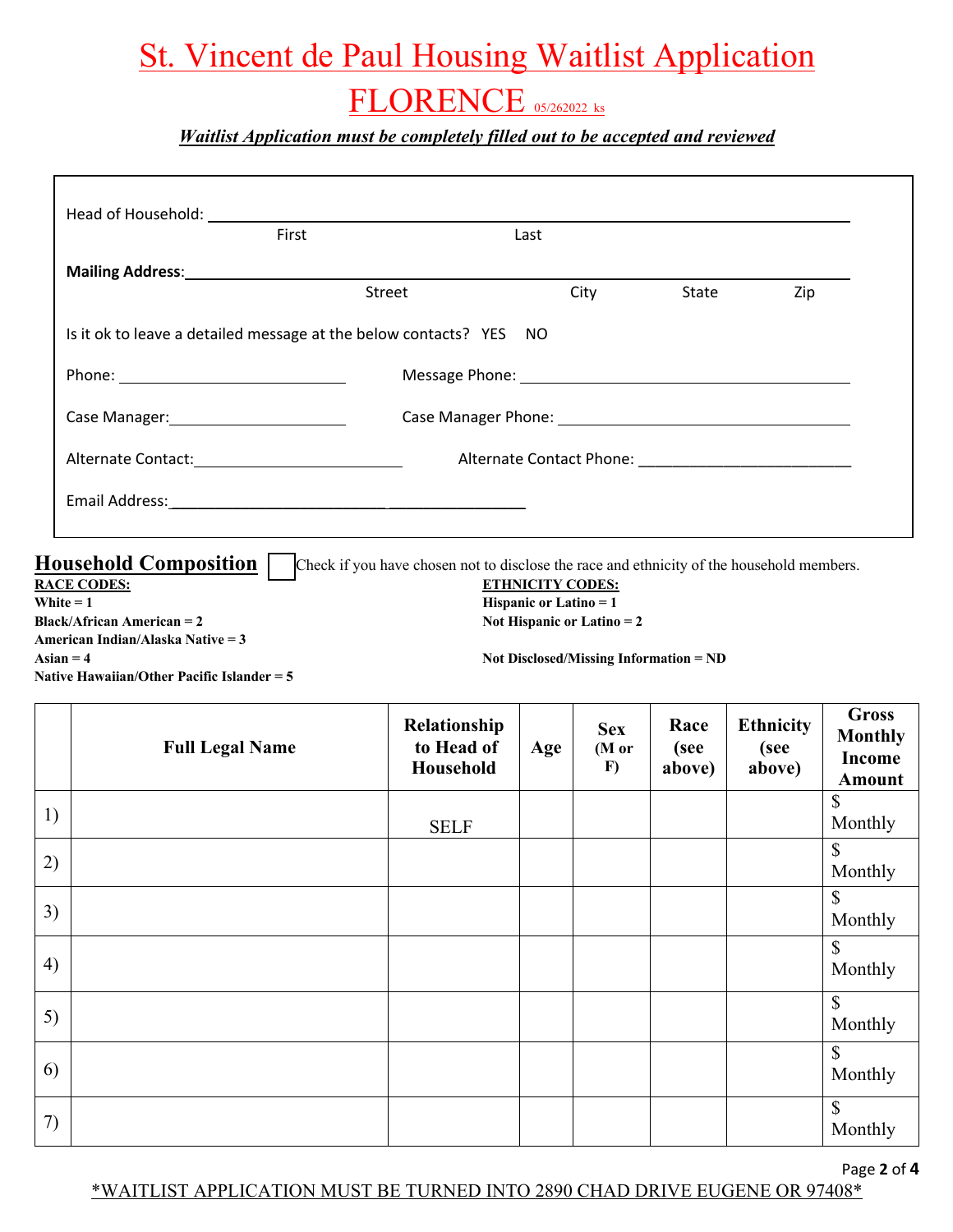#### *Waitlist Application must be completely filled out to be accepted and reviewed*

| Has anyone that is going to be living the unit, ever lived in St. Vincent de Paul Housing before? $\Box$ Yes<br>No                                                                                                                     |
|----------------------------------------------------------------------------------------------------------------------------------------------------------------------------------------------------------------------------------------|
| If yes, where (property name and unit) and when (year)?<br><u>Letting and the contract of the set of the set of the set of the set of the set of the set of the set of the set of the set of the set of the set of the set of the </u> |
| List Head of Household: North American Section 2014                                                                                                                                                                                    |
|                                                                                                                                                                                                                                        |
| Please list any special needs your household may require in our housing (example: bars in the bathroom, ramps,                                                                                                                         |
|                                                                                                                                                                                                                                        |
|                                                                                                                                                                                                                                        |

I/we certify that the information given to St. Vincent de Paul on the household composition, student status, household income, & assets is accurate and complete to the best of my/our knowledge and belief. It is further understood I/we must immediately report any changes in household composition to St. Vincent de Paul. It is understood and agreed that failure to report changes and/or submitting false statements of information is grounds for denial of housing and/or eviction.

BY SIGNING BELOW I/WE CERTIFY THAT ALL INFORMATION CONTAINED HEREIN IS TRUE AND CORRECT TO THE BEST OF MY/OUR KNOWLEDGE.

| Signature of Applicant                                      | Printed Name of Applicant                                                                                                                                                                                                                                                    | Date |
|-------------------------------------------------------------|------------------------------------------------------------------------------------------------------------------------------------------------------------------------------------------------------------------------------------------------------------------------------|------|
| Name: Ilse E.                                               | The person named below has been designated to coordinate compliance with the nondiscrimination requirements contained in the Department of<br>Housing and Urban Development's regulations implementing Section 504 (24 CFR Part 8 dated June 2, 1988)<br>Voice: 541-687-5820 |      |
| Address: 2890 Chad Drive / P.O. Box 24608 Eugene, OR. 97402 | TTY: 711                                                                                                                                                                                                                                                                     |      |